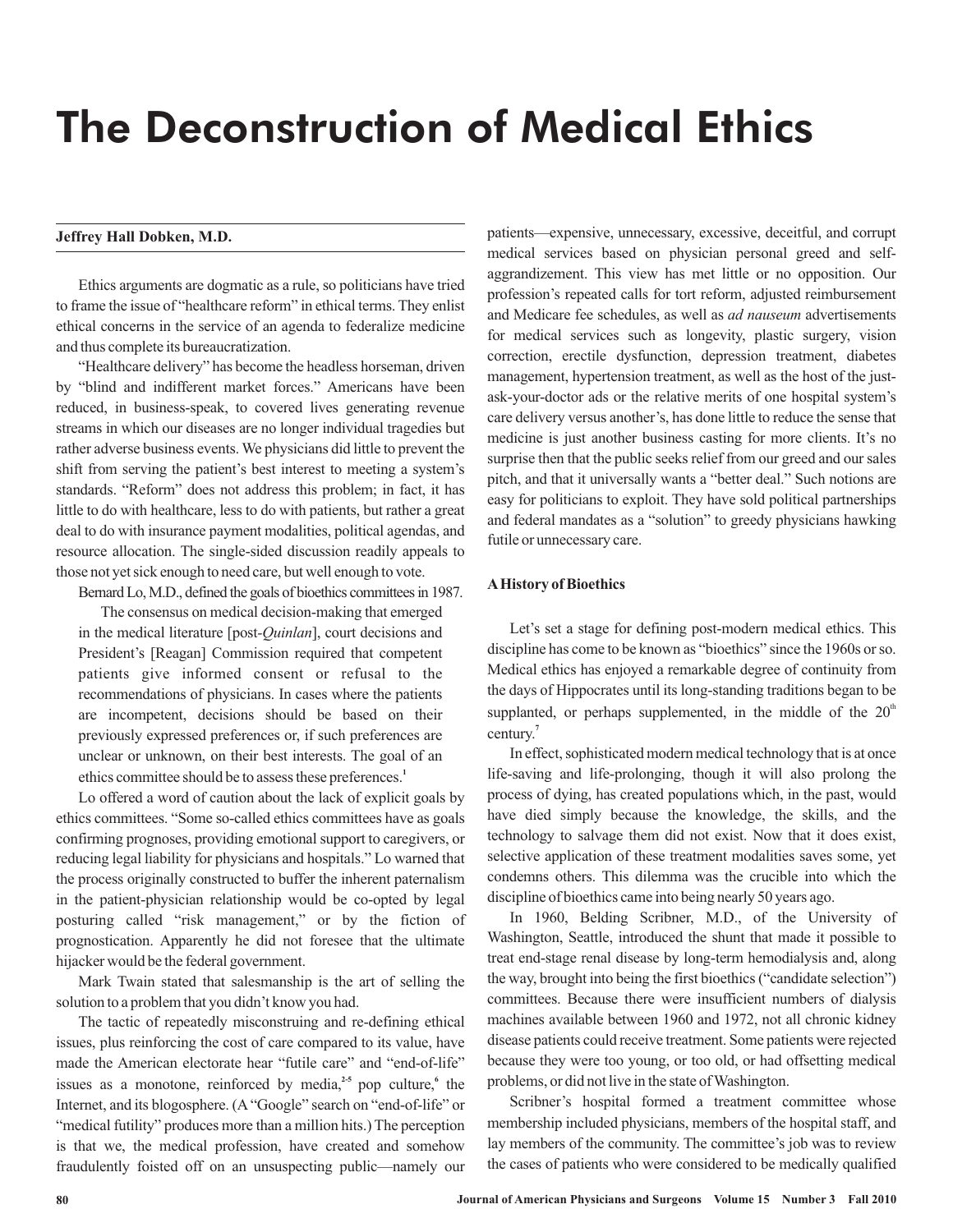for dialysis, and to select from among them the one or two who would receive medical treatment. Those who were not selected died. News media had an absolute feeding frenzy with what appeared to be selection processes based on a scale of relative social worth. As a result, Life magazine pilloried Scribner.<sup>8</sup>

The treatment committee was very different from former ethics committees, which were not intended to be the decisionmakers or the experts. Concerning the problems in many of the cases presented to ethics committees there is no consensus about which course of action is most correct, or which social values are most important. Thus, the ethics committee represented a forum through which different values, perceptions, and information about treatment decisions could be discussed, assessed, and resolved by patients, their families, and the medical team:

[E]thics committees have intentionally been given no authority by anyone to make decisions: they are authorized only to discuss treatment decisions and to provide education explaining the ethical standards for such decisions. They may recommend policies and guidelines, but they have no authority to put them into place without the approval of some institutional authority. **8**

In other words, the point of the committee discussion was and is process, not product; forum, not decision; thinking about decisions, not decision-making; sharing knowledge, not displaying expertise. They attempt to clarify, remove contradictions, and reduce redundancy.

Bioethics committees were born of the hemodialysis treatment committee and similar experiences, and were pushed along by legal mandate (viz., *In re Quinlan, 1976*), after public interest in bioethics was galvanized by the media in 1975 around the issues of feeding a young woman who was in a persistent vegetative state. The tragedy of 21-year-old Karen Ann Quinlan of New Jersey became the first case for withholding and withdrawal of life support to be heard by the U.S. Supreme Court. George Annas presented a brilliant discourse on the meaning of the Quinlan case at anApril 1996 conference at Princeton entitled "Quinlan: A Twenty Year Retrospective." Annas stated:

The more disturbing legacy of the *Quinlan* opinion is that medical ethics will likely be followed only if society grants physician's legal immunity for following their medical ethics…, and that physicians have increasingly sought legal immunity before they would do anything from peer review to setting enforceable standards of care in medical practice. And as a result, American society sees physicians more and more not as professionals governed by a strong ethical code, but as merchants who sell their goods and services to customers. This model has meant that consumer demand is the most important determinative of provider conduct, and permitted health plan executives to dictate medical practice to their physicians.<sup>9</sup>

The tension and debate within the bioethics community evolved rapidly following the events of *Quinlan*, based on the perception and the reality of legal mandates that followed. Medicine historically has been divided into two camps: old medical school ethics, and new school bioethics. The former concerned itself with individuals, the latter with humanity. The camps pitted private practice against public health. The disciples of Aesculapius, god of medicine contrasted with those of Hygeia, the goddess of health; those intent on curing disease against those devoted to preventing it. The tension forced a debate amongst all the players who would eventually come to be characterized as "providers," but with a commonality: *to help resolve* The net result was the Doctrine of Informed Consent. But the tension between theArt of Healing and the Science of Medicine has not been and very well may never be completely resolved. *for the good of the patient the issues of understanding and choice in the increasingly complex and technological care of human beings.*

The debate has created a legacy of professional discomfort, even guilt, which has been exploited by political and commercial interests. Attempting to define the differences and resolve the discomfort in the "health care reform" environment will be like painting over rust. In constructing a fabricated ethical debate that forces the question of physician loyalty to individual patient, issues of cost consciousnesses in patient care, the social purposes of medicine, and/or the notion of "public good" may appear to be ethical issues and may create artificial boundaries, but they do not represent a punch list of mutually exclusive choices. Nonetheless, we physicians are expected to listen, weigh, and choose.

# **Reconfiguring Medicine as a Business**

Instead of responding to criticism, physicians have mostly agreed with our critics, sometimes tacitly, sometimes overtly. We have thereby allowed ineffective socialized medical systems, such as Canada's or England's National Health Service (or France's or Greece's or Spain's or Japan's or North Korea's or Cuba's, etc.), to be sold to theAmerican public as superior to our free-market model, and held to be role models. **10**

When did we stop being "physicians," and start being "providers"? Does this change support, or just symbolize the accusation that the business of medicine is more compelling than the practice of medicine? Consider this analysis from *JAMA* of April 7, 1999:

Although a moment of calm has descended on Federal legislative efforts to overhaul our national health care system, a quiet revolution is still at work. The driving force of that change will be U.S. business interests. Under a system pioneered by health maintenance organizations, doctors are now asked to deliver adequate care, instead of care that maximizes the use of medical resources….

[T]he medical case that does not fit a neat algorithm (or NOS [Not Otherwise Specified] code) quickly comes to the attention of a small battalion of case managers. It is not unheard of for discharge planning to begin even before the patient enters the hospital. Today's (treatment) decisions are made further from the bedside (than ever before), and according to algorithms established by statisticians.<sup>11</sup> This reality has been further described as "rationing without justice, but not unjustly." **12**

Before we as clinicians are asked to answer unanswerable questions posed by an unidentified third-party arbiter, now working for the federal government and likely as not with little medical but adequate legal training, we must establish whether we are answering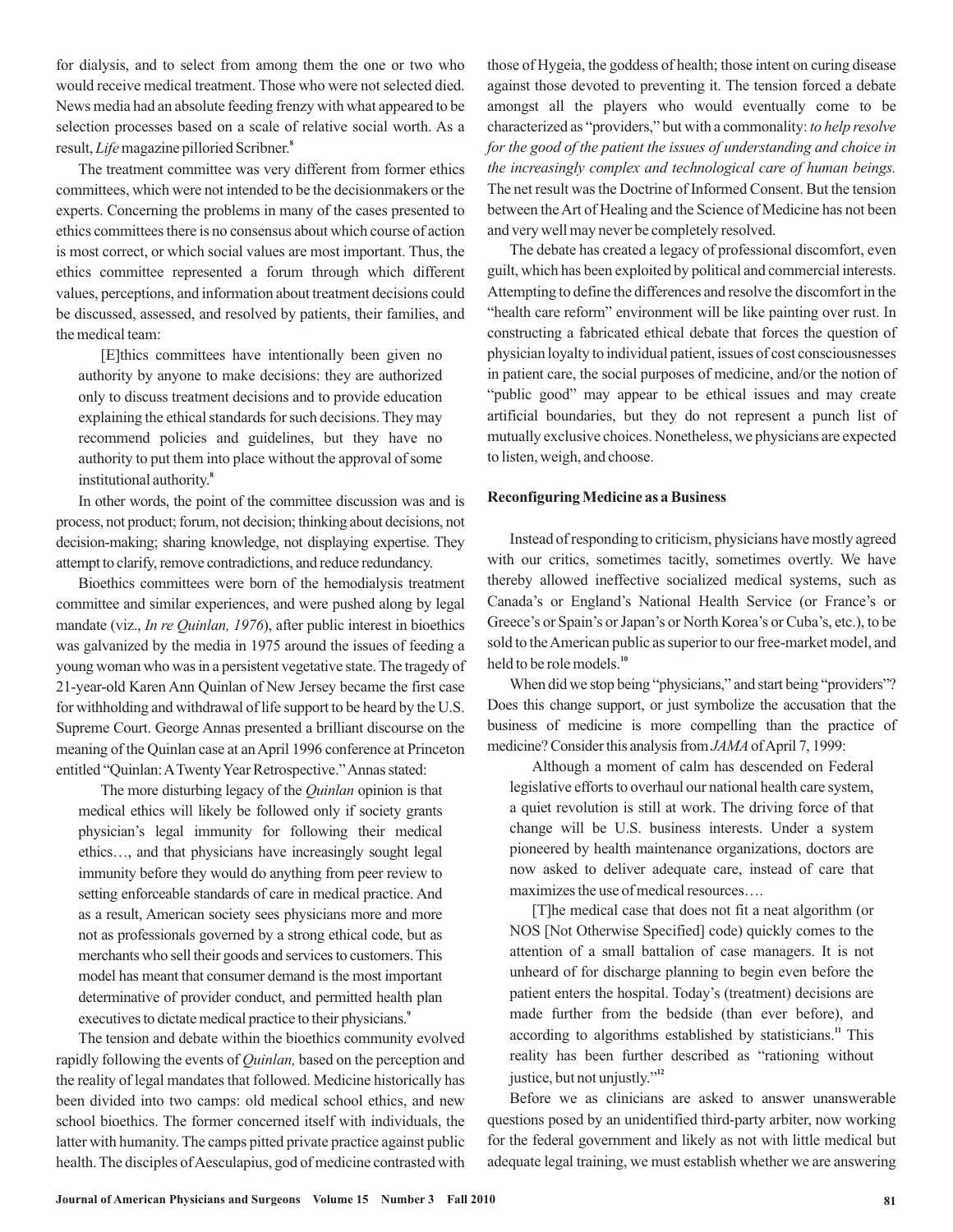questions legitimately raised about how to do things right for our patients, as opposed to answering questions about doing the right thing for the system.

Is the Patient Protection and Affordable Care Act to be the platform that co-opts the language of bioethics in its attempt to reconfigure American medicine and effectively end all patient autonomy on the assumption that only government can establish the nature of societal good?

An even more painful question is how could we ever have signed any provider contracts thus establishing the precedent? How could we ever have agreed to onerous terms that controlled physician comportment without regard to patient care?

Let's start somewhere in the mid-1990s, somewhat arbitrarily, in order to have a manageable scope and perspective. Note that the body of medical, as well as bioethical and medicolegal literature, perhaps most notably the *Journal of the American Medical Association* (*JAMA*) as well as the New England Journal of Medicine, had an explosion of citations on physician behavior and the impact of managed care between 1992 and 1996.

Of particular note is the economist's model of physician behavior as described by Uwe Reinhardt of Princeton, who writes:<sup>13</sup> "[P]hysicians will always behave so as to maximize the net hourly income that they can extract from the practice of medicine." Economists, he states, do not see physicians adhering rigidly to a professional code of ethics. In a parallel article by Baker,<sup>14</sup> physician fee-for-service charges were said to be influenced by market penetration of managed care. It was asserted that managed care served to reduce the intensity of medical treatments and that, once adopted by physicians, this less costly practice style would spill over into non-managed care patients. This contrast was presented as a paradigm that inferentially would serve to control physician fiscal comportment.

The idea that physicians were motivated by ethical considerations and the desire to implement "best medical practice" was an illusion, these articles imply. Worse, it is alleged that physician greed and corruption has cost Medicare and Medicaid nearly \$300 billion dollars. **15, 16**

In sum, we physicians are portrayed as greedy, barren of moral purpose, and inherently shiftless. We are said to pursue only those activities that enlarge our personal worth or positions of power. And this characterization comes from our own literature and trade publications. **17**

Absent from such discussions are bioethical questions, the need for rationing and/or budgeting of care, the demands of patients, and the call for "fidelity" to the public good. It is assumed that a set of simplified and singular "best" responses exists—and the assumption has been codified into law in ObamaCare. The fact that we are not supposed to be debating the balance between individual patient advocacy versus larger population needs has been obscured and lost. The "reform" in fact has nothing to do with the care of patients, but only with money: how it will be allocated, and who should determine the ebb and flow. While the language of ethics may appear to have been applied to the discussion, the theorems of bioethics arguments have not.

Those who object to efforts to rationalize the protocol of government care are accused of being obstructionists. This is especially true for "out of network" physicians. **18**

Let us examine the notion of the "medical home," the premise required for "bending down the cost curve."<sup>19</sup> It would eliminate the non-network provider and the non-system private practitioner, and at the same time divide the industry by specialty, placing the least trained (and thus the least costly practitioners) in charge of all decisions and triage. By the divide-and-conquer method, with adequate punishments and rewards, it would define and enable a population of physicians (and others) who have agreed to accept government-run care. Welcome to Cuba.

Grand Rounds will become a positional debate about adherence to committee rules of "best practices" and meta-analyses that "prove" that rationing or reduction of treatments saves money yet sacrifices nothing. With the support of ethical guidelines that once protected the individual, physician/provider comportment will likely follow the designed path. The AMA and several specialty organizations are approving and supportive, lending an unmerited and inexplicable approbation.

# **Bioethics Principles and Clinicians**

In response to this scenario, let's define the position of the bioethicist, then that of the clinician.

The mantra of bioethics, the conventions or principles upon which most bioethics recommendations are based, are patient autonomy, provider beneficence (doing good), provider nonmalfeasance (doing no harm), and justice (or fairness, generally, treating similar cases similarly). In the U.S., enormous emphasis has been placed on individual autonomy as a primary value. Thus, the wishes of a competent patient can rarely be overridden and only with very powerful justifications. Even when issues seem identifiable, solutions are frequently compromises that are both unsatisfactory and troubling. Such, however, would appear to be the necessary tradeoff if we are to retain a pluralistic and free society, allowed to make free-will choices for ourselves without disavowing our personally cherished freedoms and convictions. These principles are **7** meant to accommodate, complement, and supplement, not replace, Hippocratic principles in this technological age.

The principles of bioethics focus more attention on the primacy of the one-on-one encounter of patient and doctor than on the societal context of American medicine. According to David Rothman, "a commitment to patient autonomy presumed that the most critical problem inAmerica was the nature of the doctor-patient relationship and that, by implication, such issues as access to health care or the balance between disease prevention and treatment were of lesser import."<sup>20</sup>

Bioethics, in Rothman's view, crosses class lines. It is at least responsive to the concerns of both the haves and the have-nots of society. Not everyone is poor or a member of a minority or socially and economically disadvantaged group, but everyone potentially, if not already, *is* a patient. And in the final analysis, if nothing else, bioethics approaches the exercise of medical authority from the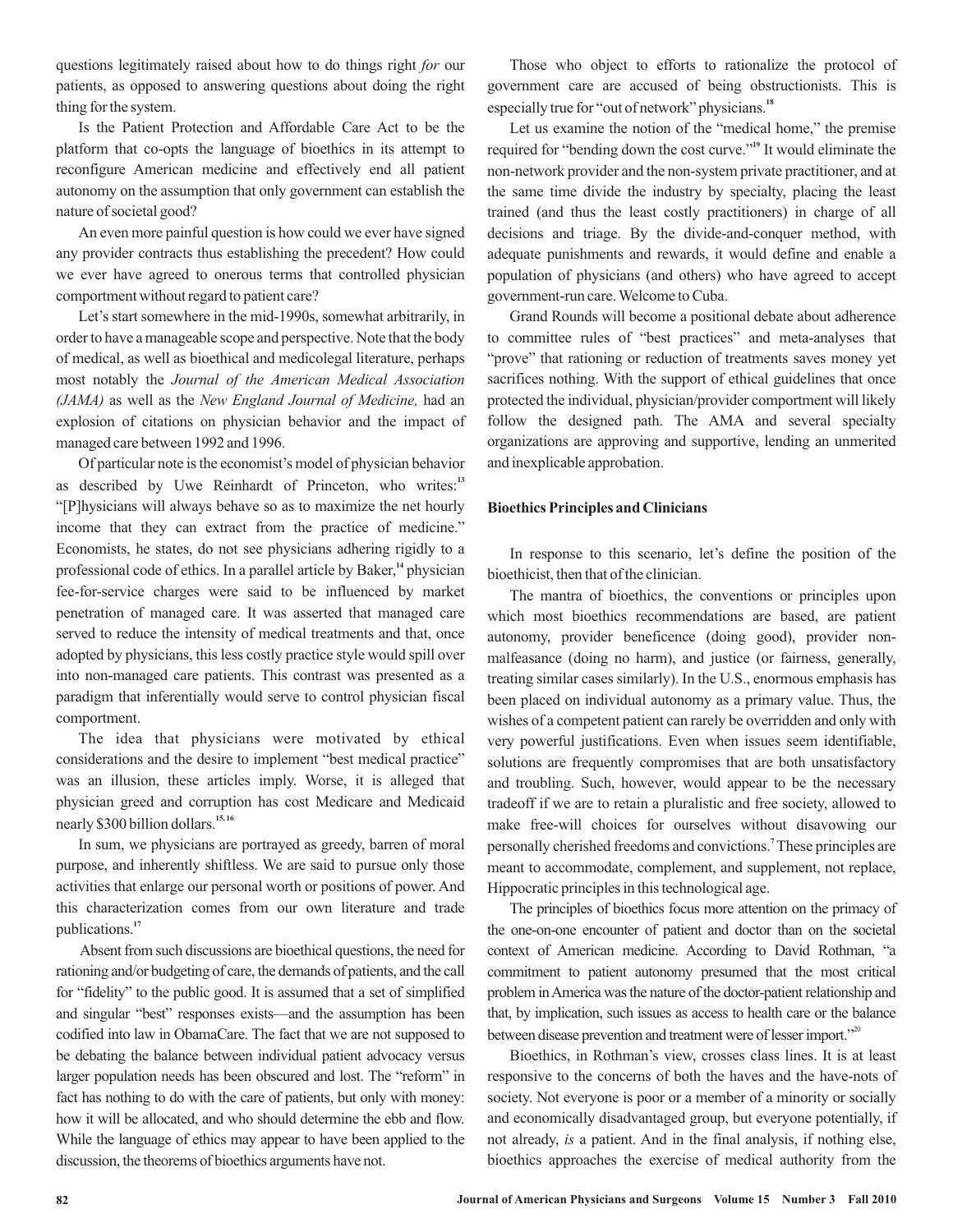patient's point of view. But that fails to address the issue of physician clinical loyalties and the social purposes of medicine.

"Physicians increasingly face conflicts between the ethic of undivided loyalty to patients, and pressure to use clinical methods and judgment for social purposes and on behalf of third parties," writes Gregg Bloche in  $JAMA$ .<sup>21</sup> In an interesting and somewhat convoluted interpretation, the contract language of insurance policies (so-called "prior-approval programs") is being construed as a meaningful consent document for both patient and physician.

Proponents of competition between managed health plans as a way to contain medical costs argue that subscribing to a plan constitutes consent to its subsequent rationing decisions. This *ex* ante consent authorizes plan physicians to withhold potentially beneficial care based on cost, without saying so at the bedside. In effect, the logic of consent has transformed from protection against medical paternalism to justification by third-party authority (read: government) to weigh group interests over those of the patient. This is a position that simply has not been addressed by the bioethics community. **21**

The Obama health plan consolidates the managed-care paradigm into government policy, at the same time that the insurance plan will now become an enforceable mandate or tax, with its provisions nonnegotiable "for the public good." Studies will support the limitations on care and care decisions.<sup>22</sup> End-of-life issues will blend in with autonomy, futility, choice, assisted suicide, and the remaining bioethical dialogue. **23**

#### **Trust**

Trust is not a governmental issue; it is a professional issue.And it has been and is compromised unequivocally in the current version of healthcare reform. Yet Bloche argues, "Public trust in physicians as caring professionals is a social good" that must not be discarded in the rush to assert managed-care paradigms. Trust is nonetheless at issue.

The Hastings Center Report of March 1999 asks, "Can today's professionals seriously claim to be distinguishable in any occupationally important way from business?"<sup>24</sup> Government care threatens to preempt professional judgment in the way medical treatment and care is administered. The scope and speed of these changes has so altered the professional landscape that the challenge to reform the treatment paradigm must be answered, if it's not already too late.

Successful American social reform has always blended or at least balanced moral and political concerns with the demands of economic efficiency. The blend or balance, however, works only when it is understood by the majority as clearly in the national interest. The Clinton effort at health care reform lost because the cause of reform became polarized…. **24**

Though the "progressive" notion of healthcare reform remains polarized, political thuggery and tricks have advanced the version of healthcare that suggests "patient protection and affordability" were and are goals. **25**

Medicine as a profession must re-assert a leadership position and re-visit instituting a workable reform that provides access to care without government intervention.

Jerome Kassirer articulated in 1998, in an editorial in the *New* England Journal of Medicine, that the reorganization of healthcare has profoundly influenced the roles, responsibilities, and even the loyalties of physicians. Much of the discontent among physicians, in Kassirer's view, was the consequence of the requirement that the kind of care be balanced against the cost of care. Kassirer felt that the inequity that existed between fee-for-service patients, covered patients, and non-covered patients had created a tension that would not go away until we physicians demanded a national health system. "Asystem in which there is no equity is, in fact, already unethical." **26**

In a lot of ways, this position held by the editor of the iconic *New* England Journal of Medicine required physician response to the implied omissions of fairness and ethics of the medical community. There were no adequate replies, and those that were offered went unheard. His views are arguably being tested today with government healthcare as configured. And yet most of America does not feel under- or poorly served byAmerican medicine. **27**

#### **What Is the Ethical Response, and WhereAre the Clinicians?**

What are physicians really being asked, and how are we to respond? Is there truly a new ethic, a new moral fabric, a new code of loyalty? Are physicians really "double agents" who cannot maintain trust in an era of multiple accountabilities? **28**

Are we debating trust, or greed, or morality, or business, or politics? Who stands to gain? And who stands to lose? Are we solving an ethical dilemma for government, for business, for hospital administrators, for the medical profession, or for the generic "provider" population?

And, most critically, in case we somehow have forgotten: how does this help the patient?

More specifically, how does this help *my* patient—his headache, her breast lump, his failure to thrive, her unexplained weight loss and night sweats, his chest pain, her cough?

With no apologies to any of the experts quoted here, physicians should insist that if an action does not advance the care of that patient, then that action is simply not justified. But if it does help the patient, then it is justified. And this is not predicated on the answer to the universal first question of every patient encounter now in America: namely, not "How do you feel?" but "What is your coverage?" The chief complaint, rather than the insurance number, is still the dominant historical necessity in every patient encounter.

Have we clinicians forgotten this? Perhaps. Have our patients? Not really. Patients do not want the best insurance or the best government policy or the best informed consent. They want the best care.

We did not attend medical school to create disease states from which we could then derive personal profit. The physician is a witness, an objective, dispassionate, trained observer of fact—not a profiteer, not a cop, not a federal agent, and not an agent of an insurance company or business consortium. Not some of the time—all the time.